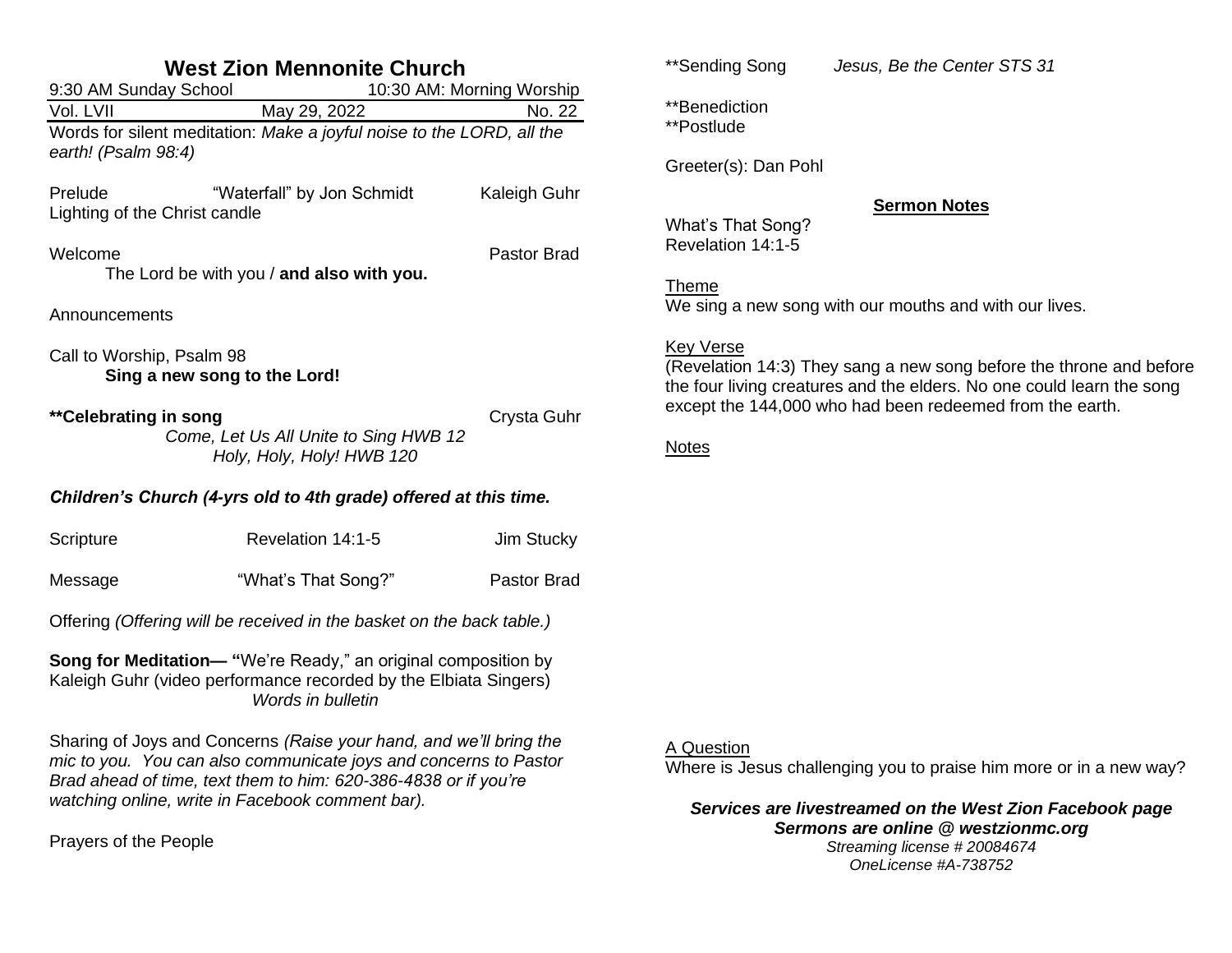## **Communion Sunday, June 5, 2022**

| 9:00-9:45 AM: Book discussion      | <b>10:30 AM: Worship Service</b> |  |
|------------------------------------|----------------------------------|--|
| <b>Message: Pastor Brad</b>        | <b>Accompanist: Donna Stucky</b> |  |
| <b>Worship Leader: Pastor Brad</b> | <b>Scripture: Pastor Brad</b>    |  |
| Greeter(s): Jim & Joanne Stucky    |                                  |  |

# **Coming Events**

| Today:          | Book discussion 9-9:45 am                           |
|-----------------|-----------------------------------------------------|
| June 1:         | Pentecost Prayer Gathering 6:30-7:00 PM in          |
|                 | Youth Room (upstairs in old SS room)                |
| June 4:         | Prepare and serve chalupa meal for Black Kettle     |
| June $5:$       | Pentecost celebration, with communion and anointing |
| June 26:        | Celebrate 60 years of playing for Donna Stucky      |
| July 2-8:       | FEWZ Youth Group to Brownsville, TX                 |
| July 13-15:     | Vacation Bible School at West Zion                  |
| <b>July 16:</b> | Pool party for VBS kids sponsored by West Zion      |
| <b>July 17:</b> | Worship service held outside                        |

**Our Mission**: God calls us into community to worship God and follow Jesus through the power and guidance of the Holy Spirit.

> **Pastor Brad Roth** Pastor's Cell: 620-386-4838 Pastor Brad's email: bradroth@westzionmc.org

> > **Secretary Carla Stucky's hours**: Thursdays 1:00-4:00 pm

> > > Church: 620-345-8143 Carla's cell: 620-386-0414

Church's email: secretary@westzionmc.org Website: www.westzionmc.org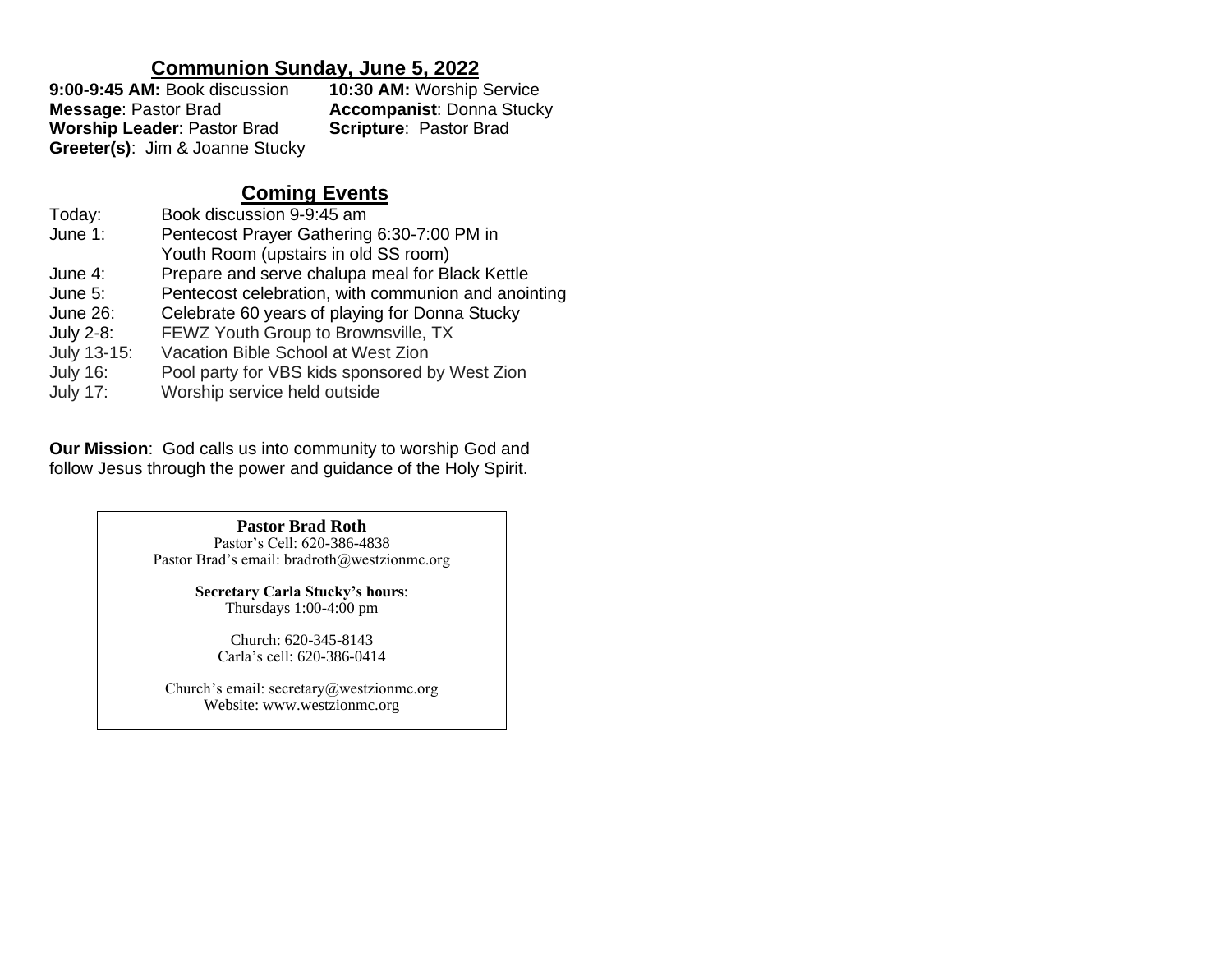## **West Zion Announcements**

Please have all bulletin announcements to the office by Thur. noon.

1. Next week (June 5), we'll **celebrate communion**. Let's prepare our hearts and mend relationships so that we can come with joy to meet our Lord at his table!

2. **Donna Stucky** has been playing piano and organ in our church for 60 years! We will celebrate this 60-year ministry on Sunday, June 26 during worship. You are invited to bring cards to the church or mail to the church at PO Box 758, Moundridge, 67107.

3. **Mark your calendars for Moundridge community VBS, July 13- 15 at our church!** Kristen Kaufman of Eden is directing. Our church is sponsoring a pool party on the 16th, and we will have church outdoors on the 17th.

4. Jerry Funk is **asking for help** preparing for Norm's sale which will be May 30. He mostly needs help May 30, 6:00-8:00 AM getting furniture out before the sale, but could also use help boxing things next week. Jerry's number is: 620-382-5737.

5. **Join us on June 1, 6:30-7:00 PM in the Youth Room for a Pentecost Prayer Gathering!** Let's join our hearts together and lift our hand in prayer for a fresh outpouring of God's Holy Spirit upon our church on Pentecost Sunday.

6. Please **consider signing up to donate items** or help with the chalupa meal which will be served at West Zion Saturday, June 4. The sign-up sheet is in the foyer. Money raised will go toward the Mennonite Education fund.

7. June 5 is **Pentecost,** the day we celebrate God pouring out the Holy Spirit upon the church! We will share communion and have a time for anointing with oil for healing, hope, and inspiration. May Almighty God refresh and revive us with his Holy Spirit once again!

#### **General Announcements**

8. **MCC in need of material resources -** MCC is resuming shipments of material resources to Ukraine. Five containers of emergency supplies are being shipped to Ukraine in the next few months with more planned for later in the year. With this increase in demand for

supplies for Ukraine and other countries around the world, MCC's inventory of material resources is getting low. *We need comforters, soap and towels as well as dignity, hygiene, infant care, relief, school and sewing kits.* Your donations will provide relief and a tangible sign of hope to people in Ukraine and other difficult situations around the world. Go to [mcc.org/kits](https://mcc.org/get-involved/kits) for information on needed supplies and drop-off locations.

9. Sat., June 4 – The public is invited to **Walk Sand Creek Trail Day,** part of National Trails Day®. Water will be available for people and leashed dogs at the trailhead at Memorial Grove on the Bethel College campus, dawn to dusk (6 a.m.-8 p.m.), courtesy of the Sand Creek Trail Committee, with members there to answer any questions about the trail.

10. On Tuesday June 7 at 6:30 pm **Everence** will hold a retirement income workshop. This workshop will cover Social Security strategies including when to begin taking benefits, strategies to help your income last throughout retirement, and risks that can impact your retirement savings. It will be held at the Everence office: 3179 N. Main St. Suite 1B, North Newton. Interested? Contact the Everence office at 316-283- 3800, 877-467-7294 or [central.kansas@everence.com.](mailto:central.kansas@everence.com)

| <b>BUDGET SUMMARY</b>              | <b>This Year</b> | <b>Last Year</b> |
|------------------------------------|------------------|------------------|
| Regular collections - this week    | \$1,370.00       | 4,482.84<br>Ś    |
| Regular collections - year to date | \$76,741.96      | \$77,539.60      |
|                                    |                  |                  |
| <b>Budget</b>                      | \$157,300.00     | \$165,158.00     |
| Less: expended to date             | 52,065.14)       | (53,055.30)      |
| Less: cash balance                 | 29,480.63)       | 31,256.71)       |
| Receipts needed to meet budget     | \$75,754.23      | \$80,845.99      |
| Avg. offering per Sunday needed    |                  |                  |
| to meet budget                     | S<br>2.444       | 2.608            |
|                                    |                  |                  |